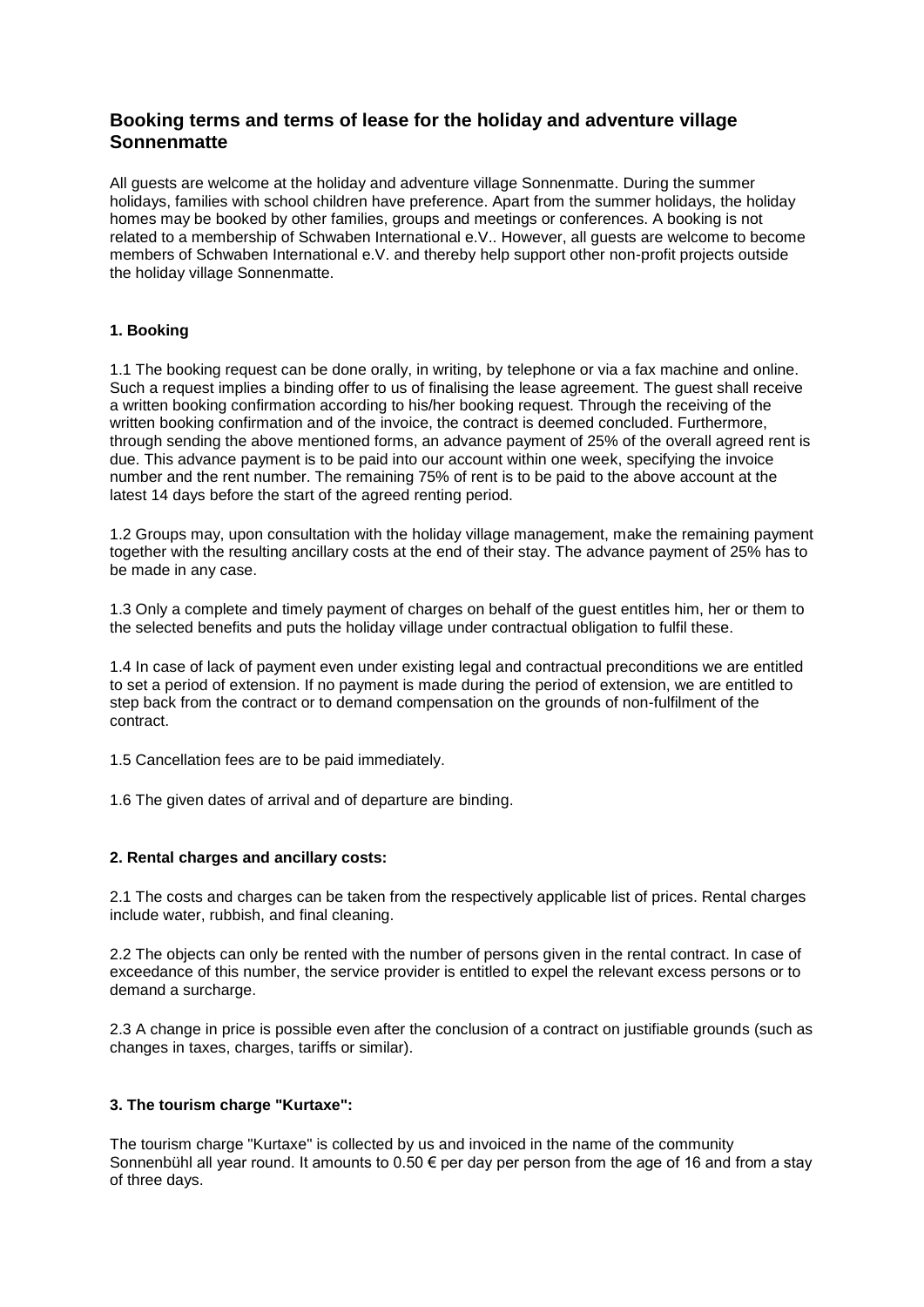### **4. Withdrawal by the guest:**

As a guest, you have a right to withdraw from the contract anytime before the beginning of your stay. The decisive factor is the receival of the written statement of withdrawal. If you want to cancel your reservation we will charge you administrative costs of 25,- €. We try to offer the reserved dates to other interested parties. If we do not succeed in this, we will charge you with the following costs:

#### Cancellation charge

Less than 90 days before the reserved date: 30% of the original price

Less than 60 days before the reserved date: 60% of the original price

From the 14th day up to the 4th day before the reserved date: 80% of the original price

From the 3rd day or in case of no-show: 90% of the original price

In case of early departure, no reimbursement of charges will be made.

For your own protection we recommend a travel cancellation insurance at https://www.reiseversicherung.de/en/index.html. The holiday village also offers forms in this regard.

#### **5. Withdrawal and termination on behalf of the landlord**

5.1 The landlord has the right to make changes to the original offer of housing on behalf of justifiable grounds.

5.2 The landlord has the right to cancel the contract with a guest after arrival if the guest causes lasting disruption to the life at the holiday village or if he/she/they act against the conditions of the contract in such a manner as to give grounds to the immediate cancellation of the contract. If the landlord cancels the contract he/she/they still have the right to claim the originally agreed rental charges. Arising costs related to the transport back need to be paid by the guest. However, Schwaben International e.V. needs to take care of the costs saved as well as the benefits received in case of non-usage by the guest.

#### **6. The holiday homes:**

6.1 The facilities of the holiday homes can be seen in the accompanying descriptions.

6.2 The final cleaning of the holiday homes is done by the landlord. The holiday home is taken over by the guest in a clean state. Guests are obliged to keep all holiday homes and rooms clean and tidy and to leave them clean-swept. Crockery and cutlery need to be washed and borrowed bed linen must be taken of the beds. Broken Crockery or broken objects are to be reported to the holiday village management at the latest at the time of departure. The guest is responsible for all damage caused by him/her, by his/her family members or by third parties brought on to the premises by him/her. This includes all damages to houses and facilities. We may charge additional cleaning fees or for damages.

6.3 Occupancy through groups is limited to a maximum of 6 guest in a house.

6.4 Guests may occupy their holiday home(s) on the day of arrival from 15.00 onwards. Arrival time is 18.00 at the latest. In case of a later time of arrival, the holiday village has to be contacted in order to make arrangements for the handing over of the holiday home. Return of the holiday home is on the day of departure between 8 and 10 am.

### **7. Force majeure:**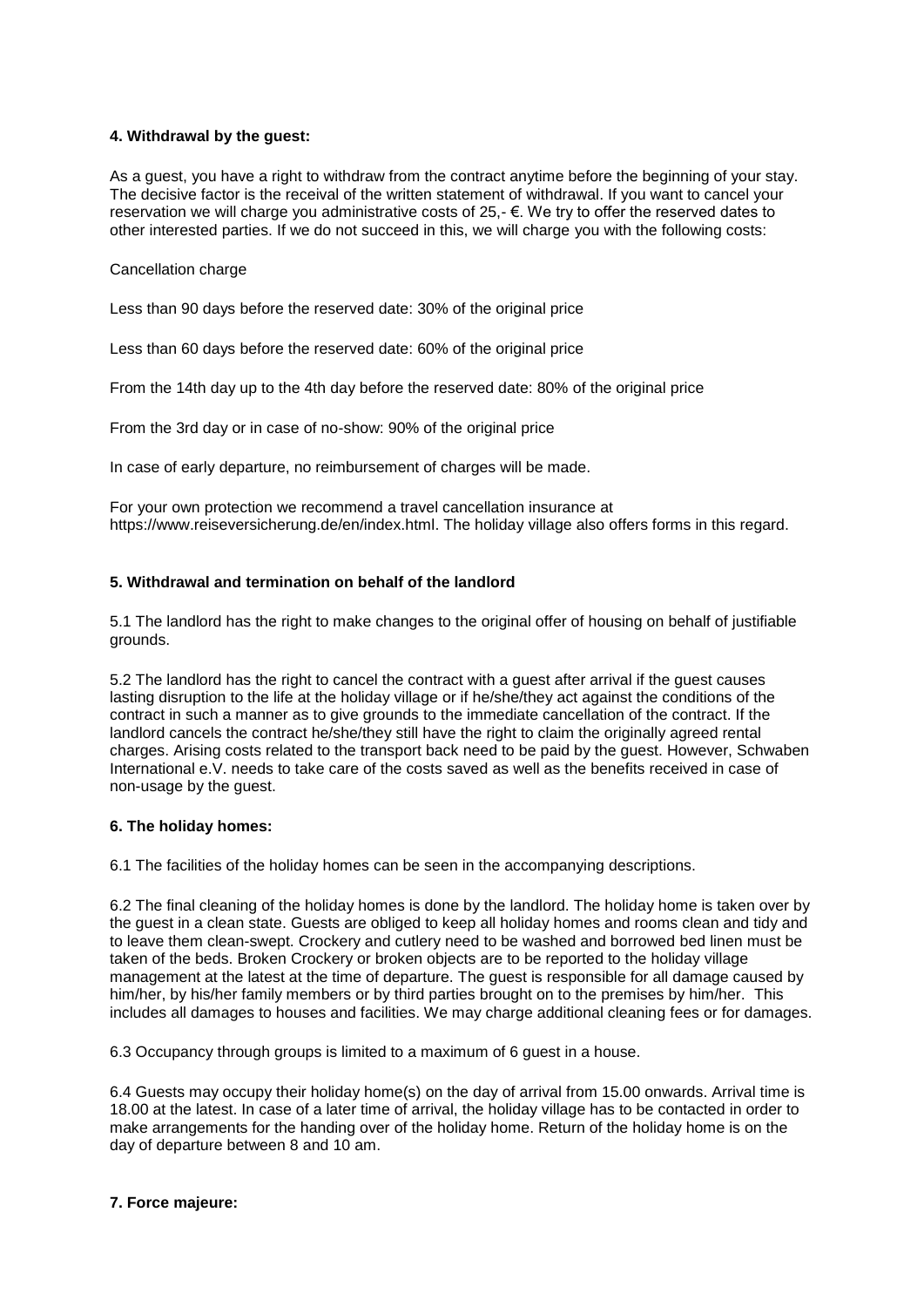In case the occupation of the renting object is greatly complicated, endangered or impaired due to a type of force majeure (for example, a natural disaster) not foreseeable during the conclusion of the contract, both the guest and Schwaben International e.V. can cancel the contract. Schwaben International e.V. will pay back the already paid charges, can, however, demand a suitable compensation for already delivered services or services that will be delivered up to the end of the renting period.

### **8. Pets:**

Pets are not allowed to be brought to the holiday village.

#### **9. Motor vehicles:**

Guests arriving with their own motor vehicle are asked to park their motor vehicle at the designated parking spots immediately after unloading. To guarantee a holiday that is as undisturbed as possible and to safeguard the security of the children in the holiday village, travelling into the holiday village with a motor vehicle has to be limited to arrival and departure. Objects can be brought to the holiday homes by way of trolleys during the stay.

#### **10. Duty to cooperate:**

Every guest has the duty to cooperate within the scope of legal regulations in cases of defaults to avoid damages or keep damages at the minimum level. If a contractually warranted service is not, or faultily, offered we kindly ask you to come down to reception and demand remedy.

#### **11. In general:**

11.1 Any conditions deviating from the above contractual conditions need to be given in writing.

11.2 Should some of the above terms be invalid, this does not make the entire contract invalid. The same applies to the present contractual terms or provisions.

#### **A final request:**

Our holiday homes frequently change their "owners". In order for the next guests to feel at home as well, please inform our staff immediately should a small mishap have befallen you.

## **Facilities at the holiday homes and apartments**

| Holiday home 65 m <sup>2</sup>   | Living room, kitchen, shower, WC, landing, 34 bed rooms, terrace with small<br>bench           |
|----------------------------------|------------------------------------------------------------------------------------------------|
| Facilities in the living<br>room | Table, corner bench, padded chairs, arm chair, cupboard, two sideboards                        |
| Facilities in the<br>kitchen     | Hob with four rings, including oven, fridge with small ice box, sink, crockery<br>(see below). |
| <b>Beds</b>                      | 3 beds each 90 x 200 cm, this includes 1 double bed and 34 beds 90 x 180<br>cm.                |
|                                  | All cushions are 80 x 80 cm, blanket for allergy-sufferers 135 x 200 cm                        |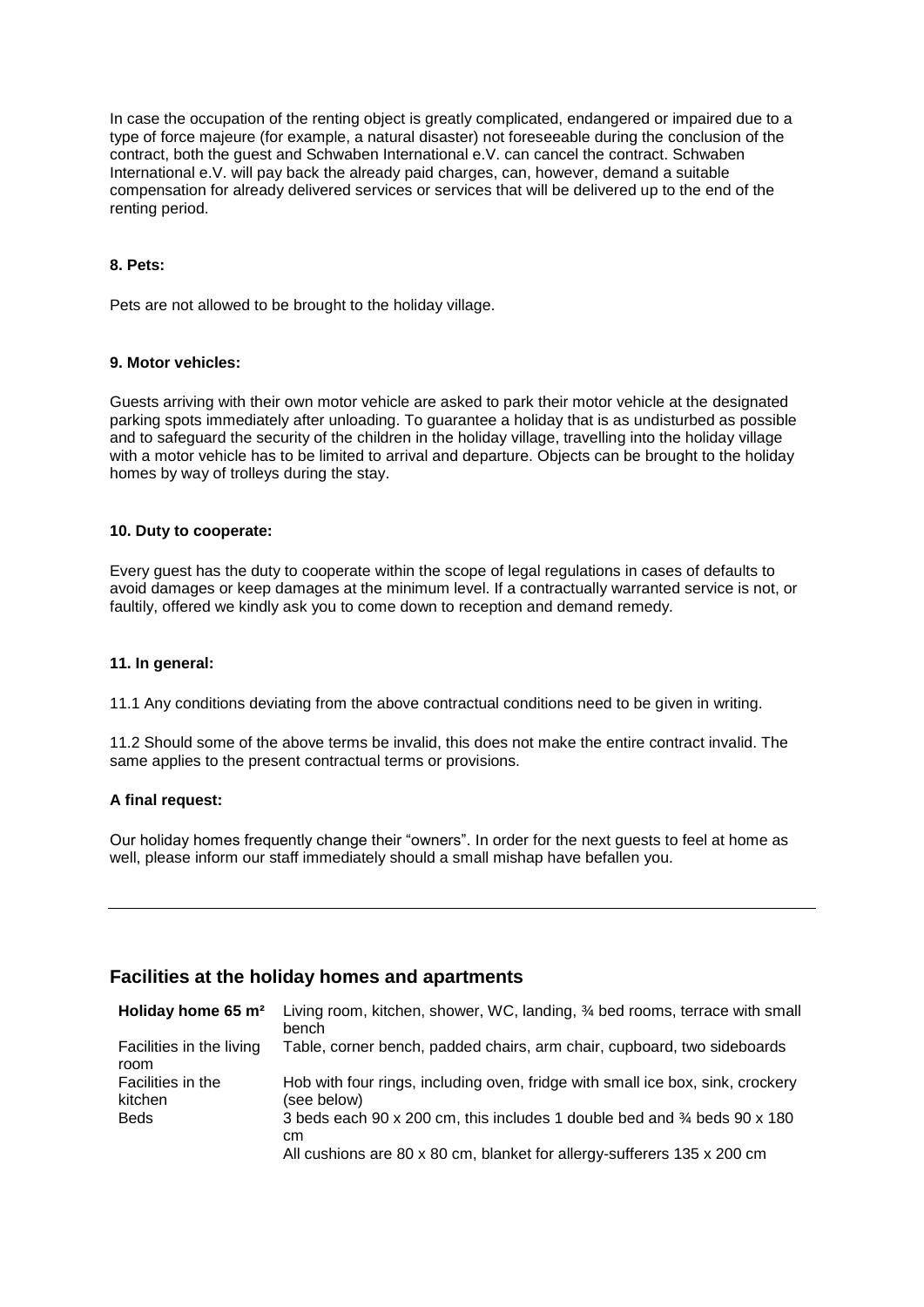| <b>Accessible holiday</b><br>home (for<br>wheelchair users)<br>$155 \; \text{m}^2$ | Living- and dining room, kitchen, 2 x shower/WC, landing, 4 bed rooms (3<br>double rooms and 1 single room) terrace with seating area, carport                  |
|------------------------------------------------------------------------------------|-----------------------------------------------------------------------------------------------------------------------------------------------------------------|
| Facilities in the living<br>room                                                   | Table, corner bench, padded chairs, 2 arm chairs, sofa bed                                                                                                      |
| Facilities in the<br>kitchen                                                       | Hob with four rings, oven, fridge with small ice box, crockery (see below)                                                                                      |
| <b>Beds</b>                                                                        | 90 x 200 cm                                                                                                                                                     |
|                                                                                    | All cushions 80 x 80 cm, blanket for allergy-sufferers 135 x 200 cm<br>On the ground floor everything is wheelchair accessible.                                 |
|                                                                                    | Every house contains a caged bed (60 x 120 cm) for small<br>children/toddlers. High chairs can be borrowed.                                                     |
| Heating                                                                            | Electric night storage heaters. Electric water boiler (80 I) for the shower and<br>5 I for the kitchen.                                                         |
| Apartments 42 m <sup>2</sup>                                                       | Living room, bed room, kitchen, shower/ WC (with hairdryer), landing,<br>separate front door, balcony                                                           |
| Facilities in the living<br>room                                                   | Dining table with padded chairs, sofa bed for 1-2 people, side table, TV                                                                                        |
| Bed room                                                                           | Double bed 180 x 200 cm (can also be set up separately), children's bed<br>and high chair on request free of charge                                             |
| Facilities in the<br>kitchen<br>Heating                                            | Hob with two rings (no oven), fridge with small ice box, microwave, coffee<br>machine, kettle, toaster, sink, crockery for up to four people<br>Central heating |

Crockery in the holiday homes and apartments with crockery

1 coffee machine, 1 kettle, 1 toaster, 4 pots and pans, 1 flat pan, 10 coffee cups with saucers, 7 coffeepots (only in "Rolli-homes"), 10 deep plates, 10 flat plates, 10 dessert bowls, 10 x cutlery, 2 porcelain trays, 3 porcelain bowls (23,21, 19 cm), 1 glass tea pot, 1 porcelain milk jug, 7 egg beakers, 20 glasses, 7 wine glasses, 1 bread knife, 5 kitchen knives, 1 steak knife, 1 tea sieve, 1 salad sieve, 1 lemon squeezer, 2 wooden cutting boards, 1 measuring cup, 1 tin opener, 1 fish slice, 2 plastic bowls, 1 soup server, 1 pair of salad servers, 1 skimmer/slotted spoon, 2 cooking spoons, 1 whisk, 10 small bowls, 1 cork screw, 1 bread basket, 1 butter dish, 1 salt- and pepper shaker, 7 tooth mugs, 2 glass bowls, 1 ash tray, 1 vase, 1 potty for children, 1 broom, 1 dustpan and brush, 1 mop, 3 rubbish bins, 1 bucket 10 l, 1 bucket 5 l, 1 cloth for cleaning, 1 cloth for doing the dishes, 1 sponge, 1 pair of oven gloves

Bed linen, hand – and tea towels can be borrowed. Sleeping bags are not allowed due to hygienic reasons.

Bed linen for small children/toddlers: We kindly ask that you bring the bed linen, maybe a rubber mat, cushion and duvet for the children's bed.

The laundrette at Sonnenmatte is equipped with two washing machines and two dryers. Washing tickets can be purchased at reception. Washing powder is available.

You can ask us for travel directions, check lists for travel, lists of prices, and information on how to prepare your group, etc. or download them from our homepage.